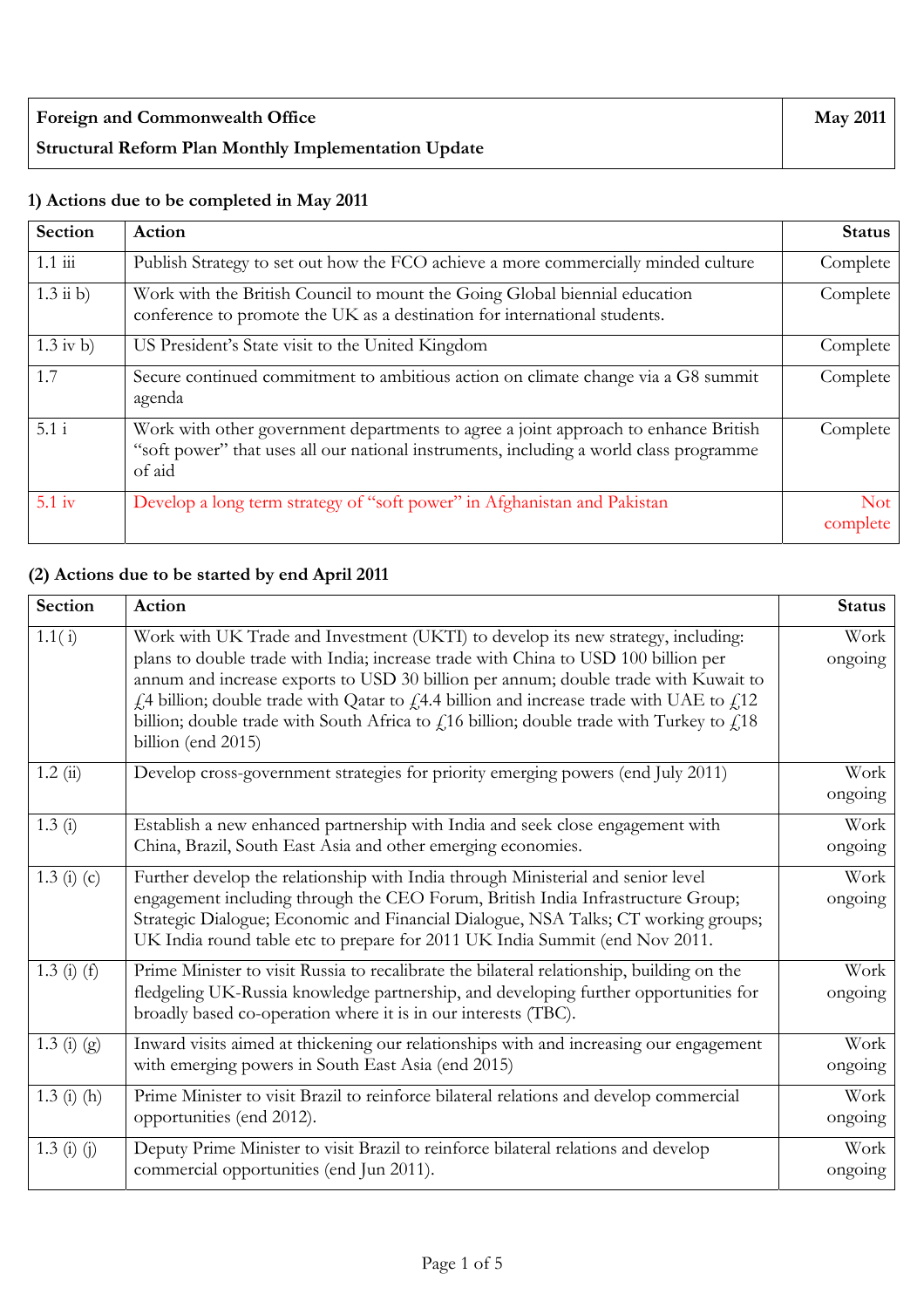| $1.3 \; (ii) \; (a)$ | Run successful public diplomacy campaigns on prosperity in the key emerging powers                                                                                                                                                                                                                  | Work<br>ongoing |
|----------------------|-----------------------------------------------------------------------------------------------------------------------------------------------------------------------------------------------------------------------------------------------------------------------------------------------------|-----------------|
| $1.3$ (iii) (a)      | Deliver immediate priorities and establish strategic relationships with all six Gulf States<br>(end 2015)                                                                                                                                                                                           | Work<br>ongoing |
| 1.4(i)               | Support the Eminent Persons Group in the production of their report (end Jun 2011)                                                                                                                                                                                                                  | Work<br>ongoing |
| 1.4(i)               | Support the launch of a reinvigorated Commonwealth at the Commonwealth Heads of<br>Government meeting (end October 2011).                                                                                                                                                                           | Work<br>ongoing |
| 1.4(iii)             | Encourage greater Commonwealth trade flows resulting in increased opportunities for<br>UK business (end May 2015)                                                                                                                                                                                   | Work<br>ongoing |
| 1.5(i)               | Support concerted international diplomatic efforts to build trust, confidence and<br>consensus on non-proliferation and disarmament through existing international<br>framework and conventions etc (end May 2015)                                                                                  | Work<br>ongoing |
| $1.5 \; (iv)$        | Play a leading role in an internationally-agreed twin-track diplomatic approach of<br>pressure and engagement to stop Iran obtaining a nuclear weapon (end May 2015)                                                                                                                                | Work<br>ongoing |
| 1.5(y)               | Play a leading role in the international nuclear and biological security effort including<br>through leading on the information security strand of the 2012 Nuclear Security Summit<br>in 2012 (end Jun 2012)                                                                                       | Work<br>ongoing |
| 1.6 $(i)$            | Secure a return to US led negotiations on the MEPP, based on clear parameters<br>supported by the international community, in order to deliver a framework agreement<br>within 12 months then leading to sovereign and independent Palestinian State living in<br>peace with Israel (end Sep 2011). | Work<br>ongoing |
| 1.6(i)               | Continue to press for an end to Israeli settlement construction in close co-ordination<br>with the US and key partners in order to preserve a two state solution (end Sep 2011).                                                                                                                    | Work<br>ongoing |
| 1.6(iii)             | Play a lead role within the international community to secure change on the ground in<br>Gaza, including acceleration of imports needed for core reconstruction and greater<br>movement of goods and people in order the revitalise the economy (end Sep 2011).                                     | Work<br>ongoing |
| 1.6 (iv)             | Provide political and financial support for the Palestinian Authority programme to build<br>the institutions of a future Palestinian state in order to prepare for a two state solution<br>and create a conducive environment for peace (end May 2015).                                             | Work<br>ongoing |
| $1.6 \text{ (vi)}$   | Support the process of transition to democratic government in Egypt and Tunisia,<br>including on electoral reform and the development of political parties, and offer<br>assistance to support the stabilisation of the Egyptian and Tunisian economies (end Jun<br>$2012$ ).                       | Work<br>ongoing |
| $1.6 \text{ (vii)}$  | Play a leading role in the development of a peaceful and more democratic Libya within<br>existing international borders, including by working to ensure full implementation of all<br>relevant UN Security Council resolutions and other international commitments (end<br>Dec 2012).               | Work<br>ongoing |
| 1.7(i)               | Secure continued commitment to ambitious action on climate change via a G8 Summit<br>agenda (end May 2011)                                                                                                                                                                                          | Work<br>ongoing |
| 1.7(iii)             | Work with DECC to support Ministerial visit to India as part of continued co-operation<br>on low carbon growth, trade and investment (end Oct 2011)                                                                                                                                                 | Work<br>ongoing |
| $1.7 \text{ (iv)}$   | Work through G20 Summit to reconfirm commitments to low carbon growth,<br>provision of climate finance and reduction of fossil fuel subsidies (end Nov 2011)                                                                                                                                        | Work<br>ongoing |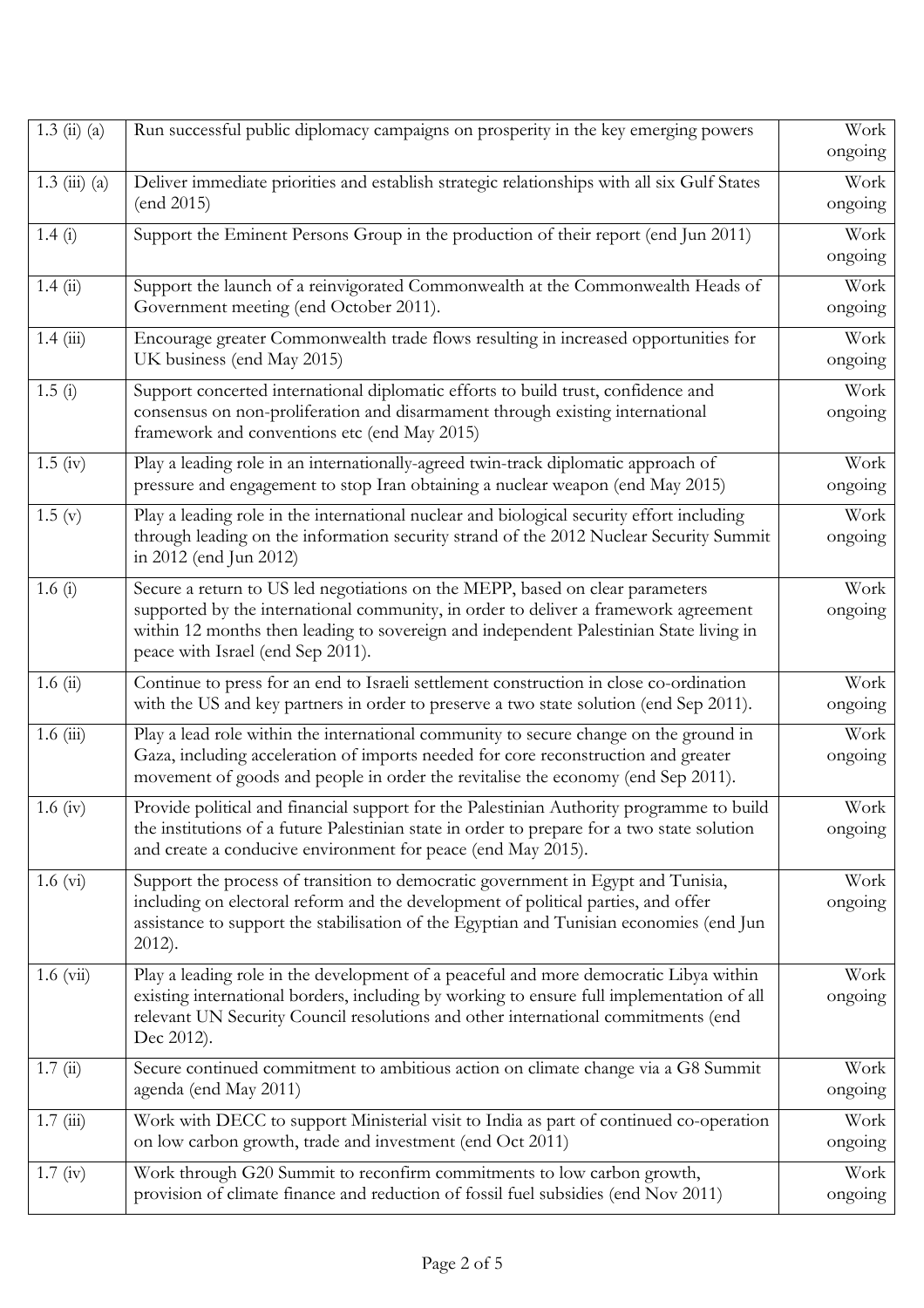| $\overline{1}$ .7 (v)              | Work for a comprehensive global agreement on climate change, including, securing<br>significant progress at the UN Framework Convention on Climate Change negotiations<br>in Cancun and South Africa (end Dec 2011)                                                                 | Work<br>ongoing |
|------------------------------------|-------------------------------------------------------------------------------------------------------------------------------------------------------------------------------------------------------------------------------------------------------------------------------------|-----------------|
| 1.7 (vi)                           | Engage with US, Canada, Japan, African Union and Australia on national and global<br>security risks of climate change, working with MOD and DECC (end May 2015)                                                                                                                     | Work<br>ongoing |
| $1.7 \ (vi)$                       | Accelerate the global transition to a low carbon climate resilient economy, working with<br>EU institutions and partners (end May 2015)                                                                                                                                             | Work<br>ongoing |
| 1.8(i)                             | Conduct a comprehensive review of the UK's policies towards the Overseas Territories,<br>gain endorsement of a new Strategy for the Overseas Territories by the National<br>Security Council and begin to implement (end Jul 2011)                                                  | Work<br>ongoing |
| 1.9(i)                             | Work with UN partners to achieve significant progress towards an intermediate model<br>for UN Security Council reform (end Jul 2011)                                                                                                                                                | Work<br>ongoing |
| 1.9(i)                             | Contribute to the early expansion of the UN Security Council (end Dec 2012)                                                                                                                                                                                                         | Work<br>ongoing |
| 2.1(i)                             | Work for a political process to be underway by the time of the first International<br>Security Assistance Force (ISAF) troop withdrawals, planned for July 2011 (end Jul<br>2011)                                                                                                   | Work<br>ongoing |
| 2.1(i)                             | Work with international partners and the Afghan Government on the transition of<br>security from ISAF to Afghan security forces by the end of 2014. Attend NATO<br>Summit and commit to a way forward on transition, with the first phase beginning in<br>early 2011 (end Dec 2014) | Work<br>ongoing |
| $2.1$ (iii)                        | Work with ISAF partners to encourage all to stay the course, maintaining a force<br>presence in Afghanistan during the transition process, and contributing to building the<br>capacity of Afghan security forces (end Dec 2014)                                                    | Work<br>ongoing |
| $2.1$ (iv)                         | Work with international partners to align efforts, including (a) the United States, (b)<br>NATO, (c) UN, (d) regional countries such as Pakistan, India and Saudi Arabia, and (e)<br>the EU (end Dec 2011)                                                                          | Work<br>ongoing |
| 2.1 (v)                            | Work with Afghan government and international partners to deliver a successful Bonn<br>conference which covers transition and political issues (end Oct 2011)                                                                                                                       | Work<br>ongoing |
| 2.1 (vi)                           | Support Turkey in its preparations for an October conference to improve regional co-<br>operation on Afghanistan (Oct 2011)                                                                                                                                                         | Work<br>ongoing |
| $2.2$ (i) (b)                      | Begin to provide monthly written updates to Parliament, including reports on progress<br>in the implementation of Kabul and London commitments (end May 2015)                                                                                                                       | Work<br>ongoing |
| $2.3$ (i) (b)                      | The British Pakistan Foundation helps to deliver stronger people to people links<br>between the UK and Pakistan (end May 2015)                                                                                                                                                      | Work<br>ongoing |
| $2.3$ (i) (c)                      | Set up and implement a programme of regular contacts, including visits, between the<br>PM and other Minsters with their Pakistani counterparts (end May 2015)                                                                                                                       | Work<br>ongoing |
| $2.3$ (i) (d)                      | Support Pakistan's efforts to implement a package of reforms agreed with the<br>International Financial Institutions (end May 2015)                                                                                                                                                 | Work<br>ongoing |
| $2.3$ (i) (e)                      | Enhance practical co-operation through the UK/Pakistan CT Joint Working Group<br>(end May 2015)                                                                                                                                                                                     | Work<br>ongoing |
| $2.3 \; \text{(ii)} \; \text{(a)}$ | Prepare the ground for a successful Friends of Democratic Pakistan Ministerial Meeting<br>(autumn 2011)                                                                                                                                                                             | Work<br>ongoing |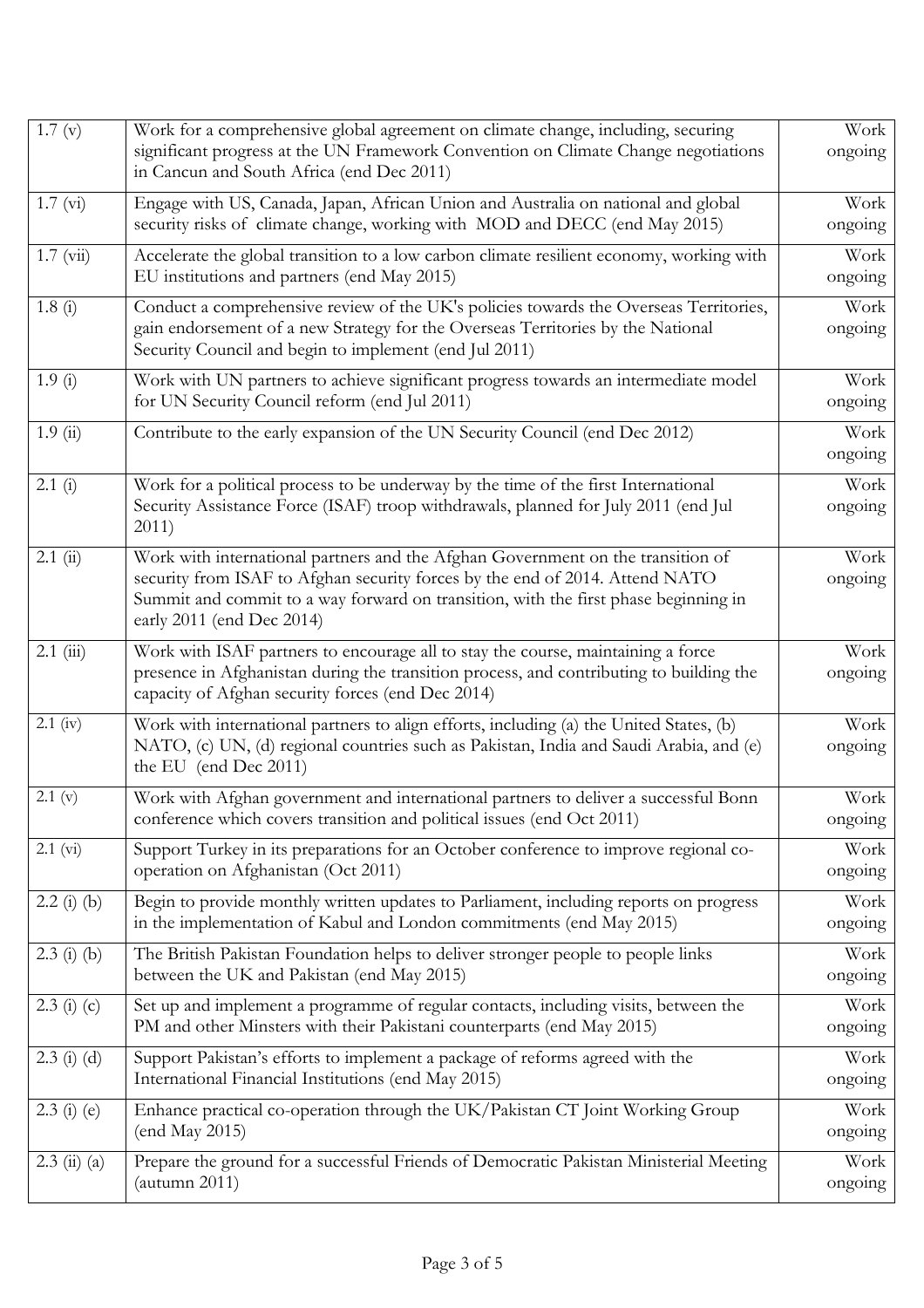| $2.3$ (ii) (b)  | Strengthen the EU's relationship with Pakistan, including through: the delivery of<br>preferential market access (GSP+), increased development assistance, and high level<br>contacts (end Dec 2011)                                                                                                                                                                                                                                                                                                     | Work<br>ongoing |
|-----------------|----------------------------------------------------------------------------------------------------------------------------------------------------------------------------------------------------------------------------------------------------------------------------------------------------------------------------------------------------------------------------------------------------------------------------------------------------------------------------------------------------------|-----------------|
| $2.3$ (iii)     | Work in partnership with Pakistan to tackle terrorist threats including high level<br>diplomatic engagement and Ministerial visits and a programme of counter-terrorism<br>assistance to help the Pakistan government to disrupt terrorist activity (autumn 2011)                                                                                                                                                                                                                                        | Work<br>ongoing |
| 3.3(i)          | Organise an international conference on cyber security in 2011 (end Nov 2011)                                                                                                                                                                                                                                                                                                                                                                                                                            | Work<br>ongoing |
| 4.1 $(i)$ $(a)$ | Political and practical support to Croatia in fulfilling necessary accession criteria in 2011<br>to enable accession negotiations to close (end May 2015)                                                                                                                                                                                                                                                                                                                                                | Work<br>ongoing |
| 4.1 $(i)$ $(b)$ | Support progress towards Turkey's EU accession, work for deeper EU Turkey strategic<br>relations through: working closely with EU member state counterparts and the<br>European Commission; and working with Turkey both bilaterally and at EU level to<br>support progress in their domestic reform programme, enabling further chapters to be<br>open; all parties involved in the Cyprus talks to achieve a solution: the key to<br>unblocking Turkey's accession process in the long term (end 2011) | Work<br>ongoing |
| 4.1 (i) (c)     | Support steady progress in Iceland's EU accession negotiations, encourage the Icelandic<br>authorities to develop and maintain necessary reforms end commercial whaling and<br>resolve Icesave (end May 2015)                                                                                                                                                                                                                                                                                            | Work<br>ongoing |
| $4.1(i)$ (d)    | Support an EU future for the Western Balkans region, once clear membership criteria<br>are met. Support and encourage countries in the region to deliver reforms including<br>through the EU accession process; focussing on stability, democracy rule of law,<br>reconciliation, continued resolution of conflict legacy (end May 2015)                                                                                                                                                                 | Work<br>ongoing |
| 4.3(i)          | Seek tough and effective EU engagement on Iran (end May 2015)                                                                                                                                                                                                                                                                                                                                                                                                                                            | Work<br>ongoing |
| 4.3(i)          | Push for a renewed European Neighbourhood Policy which can offer incentives for<br>political reform in partner countries, especially those in transition (end Sep 2011)                                                                                                                                                                                                                                                                                                                                  | Work<br>ongoing |
| $4.3$ (iii)     | Work to promote stability in the Western Balkans (end May 2015)                                                                                                                                                                                                                                                                                                                                                                                                                                          | Work<br>ongoing |
| 4.3 (iv) (a)    | Ensuring that 10% of EAS Assistant Director and above positions are filled by British<br>nationals (end Dec 2013)                                                                                                                                                                                                                                                                                                                                                                                        | Work<br>ongoing |
| 4.3 (iv) (b)    | Influence EAS policies to ensure they support UK security and prosperity the EAS only<br>acts where mandated to do so by Treaties (end Dec 2013)                                                                                                                                                                                                                                                                                                                                                         | Work<br>ongoing |
| 4.4 $(i)$ $(a)$ | Implement the EU Energy Third Package effectively (end May 2015)                                                                                                                                                                                                                                                                                                                                                                                                                                         | Work<br>ongoing |
| 4.4 $(i)$ $(d)$ | Support the Delivery of an ambitious EU India Free Trade Agreement (end 2011)                                                                                                                                                                                                                                                                                                                                                                                                                            | Work<br>ongoing |
| 4.4 $(i)$ $(e)$ | Promote a greater development component in the G20 agenda (end Jun 2011)                                                                                                                                                                                                                                                                                                                                                                                                                                 | Work<br>ongoing |
| 4.4 $(i)$ (f)   | Encourage a strong EU position in the UN Framework Convention on Climate Change<br>negotiations in Cancun and South Africa (end Dec 2011)                                                                                                                                                                                                                                                                                                                                                                | Work<br>ongoing |
| 4.4(ii)         | Work with the Treasury to ensure that the next EU Financial Perspectives reflect<br>Britain's views and take account of economic circumstances (end Dec 2012)                                                                                                                                                                                                                                                                                                                                            | Work<br>ongoing |